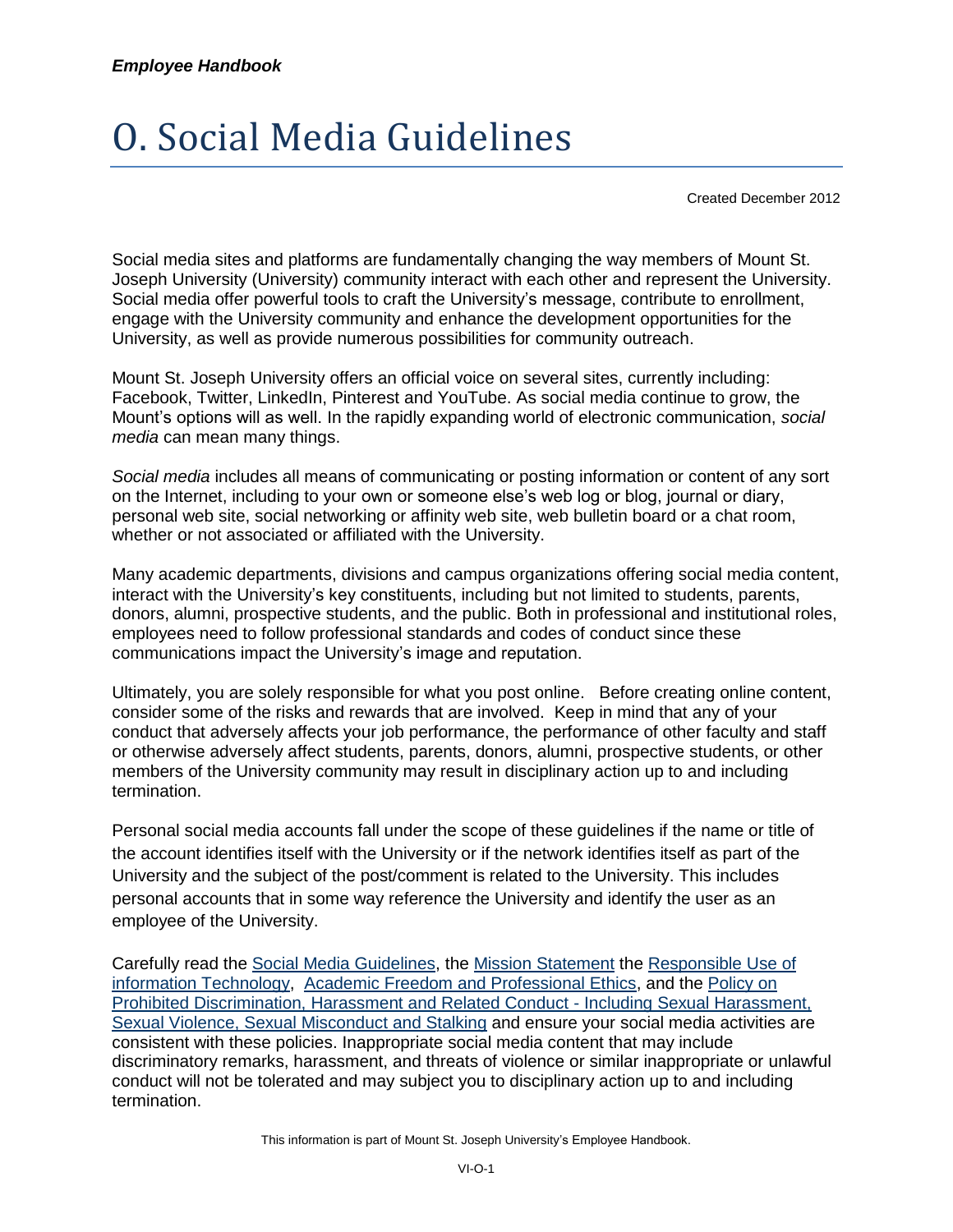#### **Be honest and accurate**

Make sure you are always honest and accurate when posting information or news, and if you make a mistake, correct it quickly. Be open about any previous posts you have altered. Remember that the Internet archives almost everything; therefore, even deleted postings can be searched. Never post any information that you know to be false about the University or members of the University community.

Privacy does not exist in cyberspace. Social media is viral. Consider the implications of all posts and their impact on the viewer as well as the University. Check your facts before you post something. Information you post reflects on the University and your organization. Maintain professional and appropriate remarks on posts. Make sure you read it and think about it before posting.

# **Post only appropriate and respectful content**

Always be fair and courteous to fellow employees, students, parents, donors, alumni, prospective students, and the public. Understand that content contributed to a social media site could encourage comments and be available to the public which could include prospective students, donors, current students, alumni, parents, prospective student & co-op employers and community leaders and other key groups that are essential to the Mount's continued success. Be aware that when you post on an account associated with the University, you represent the University.

Also, keep in mind that you are more likely to resolve work related or other complaints by speaking directly with your co-workers or supervisor or Human Resources or faculty/staff than by posting complaints to a social media outlet.

Do not post confidential or proprietary information about Mount St. Joseph University, students, employees, or alumni. Employees must follow the applicable federal requirements such as FERPA and NCAA regulations, and adhere to all applicable University privacy and confidentiality policies. Employees who share confidential information do so at the risk of disciplinary action up to and including termination.

Do not create a link from your personal blog, website or other social networking site to a University website. On personal sites, express only your personal opinions. Never represent yourself as a spokesperson for the University. If the University is a subject of the content you are creating, be clear and open about the fact that you are an employee and make it clear that your views do not represent those of the University, fellow employees or students, or people working on behalf of the University.

If you do publish a blog or post online content related to the work you do or subjects associated with the University, make it clear that you are not speaking on behalf of the University. It is best to include a disclaimer such as "The postings on this site are my own and do not necessarily reflect the views of Mount St. Joseph University."

It should be clear to social media users if they are interacting with a site that is an official University page administered and used for University purposes, or if it is a personal page by an individual for his/her own purposes.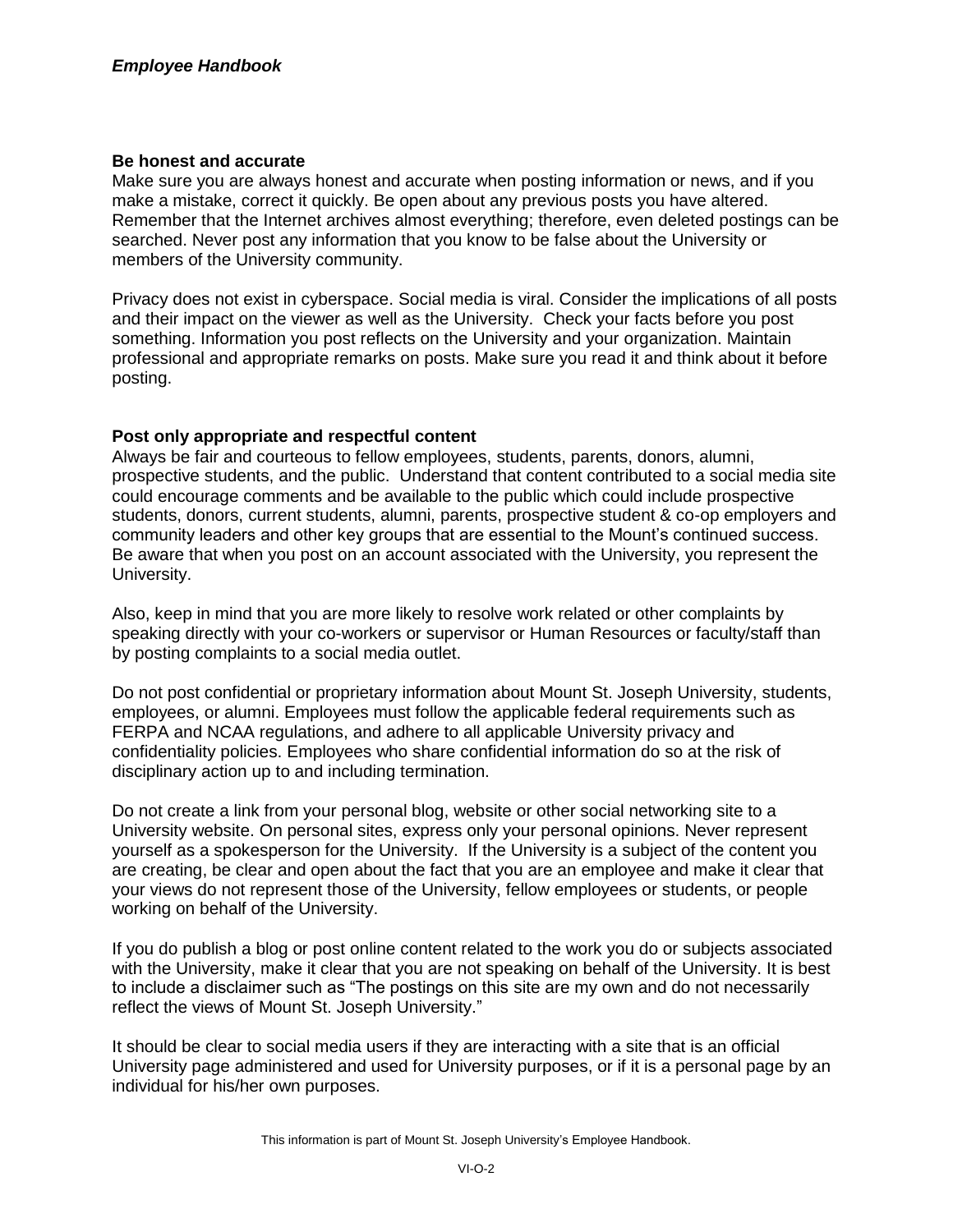## *Employee Handbook*

## **Respect copyright and fair use**

When posting, be mindful of copyright and intellectual property laws. Posts of another publication should provide attribution of sources. See the University's copyright policy in [Appendix I.](https://mymount.msj.edu/ICS/icsfs/I-Policy_on_Copyright_Compliance.pdf?target=d2485492-b1d2-4341-913c-84cb2b008635)

### **Respect University time and property**

University technology and work hours are reserved for University-related business. Refrain from using social media while on work time, unless it is work-related as authorized by your manager or consistent with the University policy on the Responsible Use of Information [Technology.](https://mymount.msj.edu/ICS/icsfs/Responsible_Use_of_Information_Technology.pdf?target=e3c1f82d-4a6b-4db1-8c1c-631a2cb92064) Do not use University email addresses to register on social networks, blogs or other online tools utilized for personal use.

### **Photography**

Photographs, videos and artwork posted on social media sites can be appropriated by visitors. Protect your intellectual property by adding a watermark and/or posting images at 72 dpi and approximately 800 x 600 resolution. Images at that size are sufficient for viewing on the Web, but not suitable for printing.

### **INSTITUTIONAL SOCIAL MEDIA**

If you post on behalf of an official University unit, the following policies must be adhered to in addition to all policies and guidelines listed above:

# **Notify the Marketing and Communications Department**

Departments or University units that have a social media presence or would like to start one should contact the public relations manager or the public relations coordinator in the Marketing and Communications Department to ensure all institutional social media efforts are coordinated. All institutional social media efforts must have an employee who is identified as being responsible for content. For example, if an academic department has a page on Facebook, it should identify the employee responsible for the monitoring and managing the content.

# **Maintain/Promote University brand standards**

Employees should consistently follow all [Brand Standards](https://mymount.msj.edu/ICS/Info_and_Policies/Brand_Standards.jnz) related to verbal and visual brand, including logo standards and writing style guide. Brand messaging encourages the use of "University of Mount St. Joseph" or "the Mount" in reference to the University.

#### **Have a plan**

Departments should consider their messages, audiences and goals, as well as a content strategy for keeping information on social media sites dynamic and relevant. The public relations manager, public relations coordinator and web services and technology manager can advise you about your social media planning.